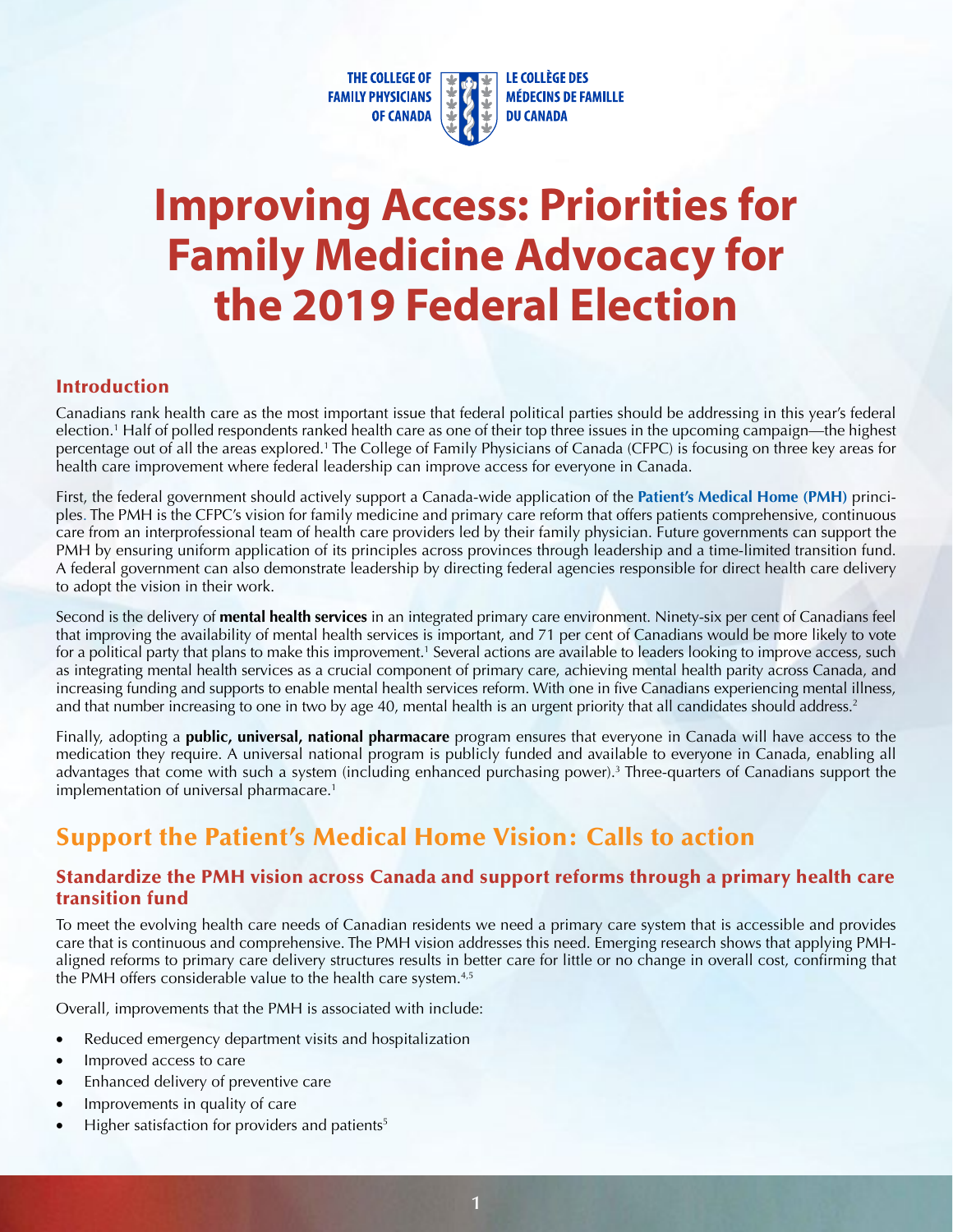The PMH is an interprofessional vision and is supported by a wide range of organizations, including the Canadian Nurses Association, Canadian Home Care Association, Canadian Association of Social Workers, Canadian Medical Association, Canadian Public Health Association, Canadian Family Practice Nurses Association, Canadian Forces, Royal College of Physicians and Surgeons of Canada, as well as Canada Health Infoway and Working for Change.

The current application of PMH principles is uneven across Canada. It is finding success in some provinces, but the pace of change could be faster. Some examples include:

- Primary care networks (PCNs) in Alberta accommodate many of the principles of the PMH. Approximately 88 per cent of Albertans receive their primary care through a PCN, while 80 per cent of primary care physicians work in this model.<sup>6</sup>
- In Ontario, about 25 to 30 per cent of patients receive care from a family health team (or similar) model that most closely resembles a PMH practice.<sup>7</sup> However, these numbers have been capped for some time. While the Ontario government has made some positive comments about adopting PMH principles in their concept for new Ontario Health Teams, there is much room to grow.<sup>8</sup>
- Most other provinces have their own take on a PMH-type of reform, but progress can be slow.<sup>9</sup>

Accelerating it through a **time-limited primary care transition fund**, modeled on the Primary Health Care Transition Fund (2000), will benefit patients across the [country.10](https://country.10) The previous transition fund helped support some provinces establish early PMH-like practice models, most notably in Alberta, Ontario, and Quebec. The fund made \$800 million available over six years to underwrite the costs of transitioning to new approaches for primary care delivery. Other organizations such as the Canadian Medical Association, Canadian Nurses Association, and Canadian Association of Social Workers also support adopting this type of fund.

The benefits of accelerating the transition to PMH models include improving access to community-based collaborative care, reducing stress on secondary and tertiary health infrastructure, and ameliorating both patient and provider satisfaction and well-being.

### Adopt the PMH in all areas of federal health delivery

While health care delivery, and access to care, is primarily a provincial responsibility, the federal government has direct control over the care of certain defined populations. These groups include the Canadian Armed Forces' active service members and eligible veterans; persons incarcerated in federal correctional facilities; First Nations peoples on reserves, and Inuit; and some refugee claimants under the Interim Refugee Health Program. Taken together, these populations form the fifth largest group of patients under one governmental responsibility, among Canadian jurisdictions. Federal delivery of health care is a substantial part of our overall system.

The federal government has an opportunity to demonstrate leadership and model the benefits of reforming primary care for populations under its care in alignment with the PMH vision. The CFPC has already established a strong collaborative relationship with Canadian forces and Correctional Service Canada aimed at propagating using PMH-aligned care structures for relevant populations.

Modelling the benefits of the PMH in its own health care delivery, the federal government has an opportunity to directly demonstrate best practice rather than compel adherence to a model through traditional funding and oversight provisions of the *Canada Health Act*.

## Access to Mental Health Services: Calls to action

#### Integrated treatment for mental health in primary care settings

 for mental health in primary care offers an opportunity to treat the whole patient. Integrated treatment models provide Currently, 80 per cent of Canadians rely on their family doctors for mental health care. However, many physicians do not have the necessary supports, resources, or capacity to treat patients who live with mental illnesses.<sup>2</sup> Integrated treatment more comprehensive and patient-centred care than approaches that treat mental health problems in silos without effective communication between providers. Additionally, integrated care is an efficient model because the synergies it establishes strengthen the capacity of primary care more broadly.<sup>11</sup>

 The **Collaborative Care Model (CCM)** is an intensely researched integration model that is supported by literature as a cost-efficient and evidence-based strategy for improving outcomes and managing mental health conditions in primary care settings.<sup>12</sup> Under the CCM process, primary care and mental health providers share resources, expertise, knowledge, and decision making to ensure that patients receive person-centred, effective care from the right provider, in the most convenient location, and in the most timely and well-coordinated manner.<sup>13</sup> This model ensures that more of the population can access mental health care in a way that minimizes stigma and discrimination.<sup>14</sup>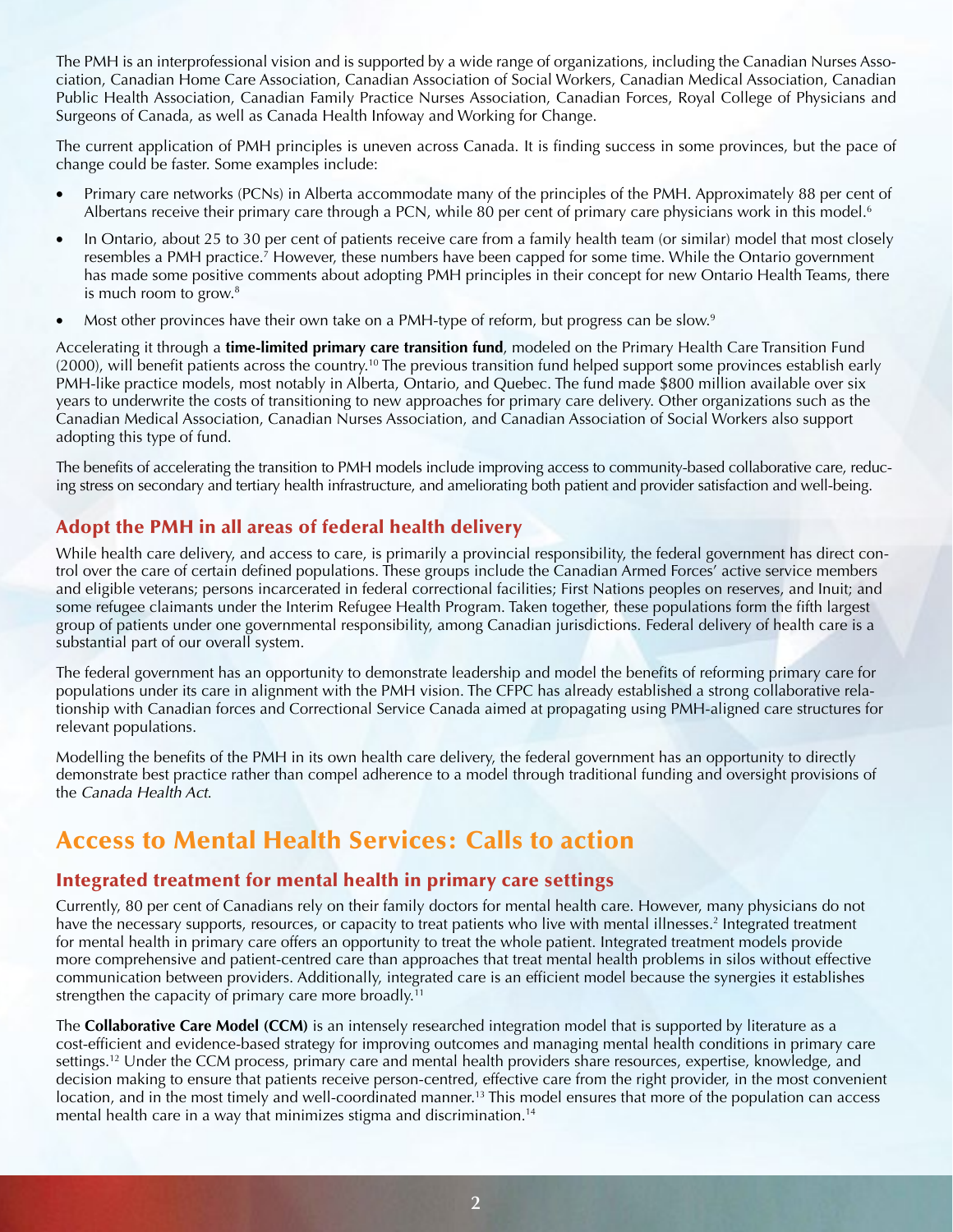The CCM involves collaboration between primary care physicians, case managers, and mental health specialists, and involves six components. These include patient self-management support, redesign of delivery systems, use of clinical information systems, provider decision support, health care organization support, and linkages to community resources.<sup>15</sup> This model has been applied in the United Kingdom, Netherlands, and Italy and Germany.

The success of the CCM is often facilitated by clear communication between team members, greater access to consultation services to increase provider confidence, and co-location of [services.16](https://services.16) However, barriers to successful implementation of the CCM include stigma, insufficient training of providers, insufficient resources to support treatment, lack of clarity about how intense interventions should be, and lack of [capacity.16](https://capacity.16) Some of these barriers, such as additional training and capacity, can be addressed through robust support from the federal government.

More can be done to better integrate treatment for mental health into primary care settings. The federal government should support the implementation of the CCM as a model for providing mental health services in community care settings. This can be accomplished by **dedicating targeted funding for the co-location of mental health workers within primary care practices**. The CCM would also be facilitated through improving the coverage of mental health services through public insurance plans and making these services more readily available. Quebec pioneered this work by introducing public coverage of psychotherapy services in 2018.16 The federal government must expand this across the country by introducing Canada-wide standards for increased coverage of mental health services under provincial insurance plans.<sup>17</sup>

#### Mental health parity

Both the United States and United Kingdom have recognized through legislation that mental health services must be offered in parity with physical health services, but Canada has yet to do the same.17 Through adopting a **Mental Health Parity Act**, the federal government would demonstrate leadership in health care delivery. This legislation would be supported by important actors in mental health advocacy including the CFPC, Canadian Alliance on Mental Illness and Mental Health, Organizations for Health Action, and Canadian Mental Health Association.

The concept of mental health parity refers to the notion that mental health should have **equal status** with physical health within health care systems.<sup>17</sup> This requires more than just improved funding for services. It also includes equal access to the most effective and safest care and treatment; equal efforts to improve providers' quality of care and the allocation of time, effort, and resources; and equal status in the measurement of health [outcomes.17](https://outcomes.17) This is not currently being achieved in Canada.

It is important that this Mental Health Parity Act include components such as:

- Better funding for evidence-based therapies
- Improvements in quality of care through the integration of services
- Investments in promotion, prevention, and early intervention
- Addressing stigma and discrimination and ensuring equitable access
- Research on mental illness and evaluation of health outcomes<sup>17</sup>

The current costs to the overall economy are staggering. In 2011 the economic cost of mental illness was \$51 billion, around 2.8 per cent of Canada's gross domestic [product.17](https://product.17) In any given week 500,000 Canadians are unable to work due to mental illness, and mental health issues account for more than \$6 billion in losses due to absenteeism and [presenteeism.18](https://presenteeism.18) Likewise, mental illness costs Canada \$42.3 billion in health care, social services, and income [support.18](https://support.18) However, investing in mental health can make a dramatic difference. For every dollar spent on publicly funded psychological services, two dollars would be saved within the health system.<sup>18</sup>

Additionally, mental health and mental illness are largely influenced by the social, economic, and physical environments in which people live.<sup>18</sup> Research has shown that the three most significant determinants of mental health are social inclusion, freedom from discrimination and violence, and access to economic [resources.19](https://resources.19) In addition to improving access to mental health services, an important element of mental health parity includes ensuring that these social determinants of mental health are addressed through improvements in policy and social services. This can include mental health promotion such as creating conditions for inclusion, promoting wellness, and addressing the root causes of poverty, trauma, and marginalization.<sup>20</sup> Investments in strong income security programs, housing, disability supports, unemployment benefits, and family supports including child care—alongside investment in mental health care—can significantly address the social determinants of health for all citizens.20 By increasing social spending by two per cent, along with mental health promotion and illness prevention, studies have found that Canada can reduce avoidable deaths by three per cent and increase life expectancy by five per cent.<sup>20</sup>

To ensure a true mental health parity, the federal government must engage provinces and territories in implementing funding and systems changes that will enhance the capacity to provide mental health services within primary care teams.<sup>20</sup> In addition to providing more federal funding earmarked for mental health services, the federal government must also ensure that provin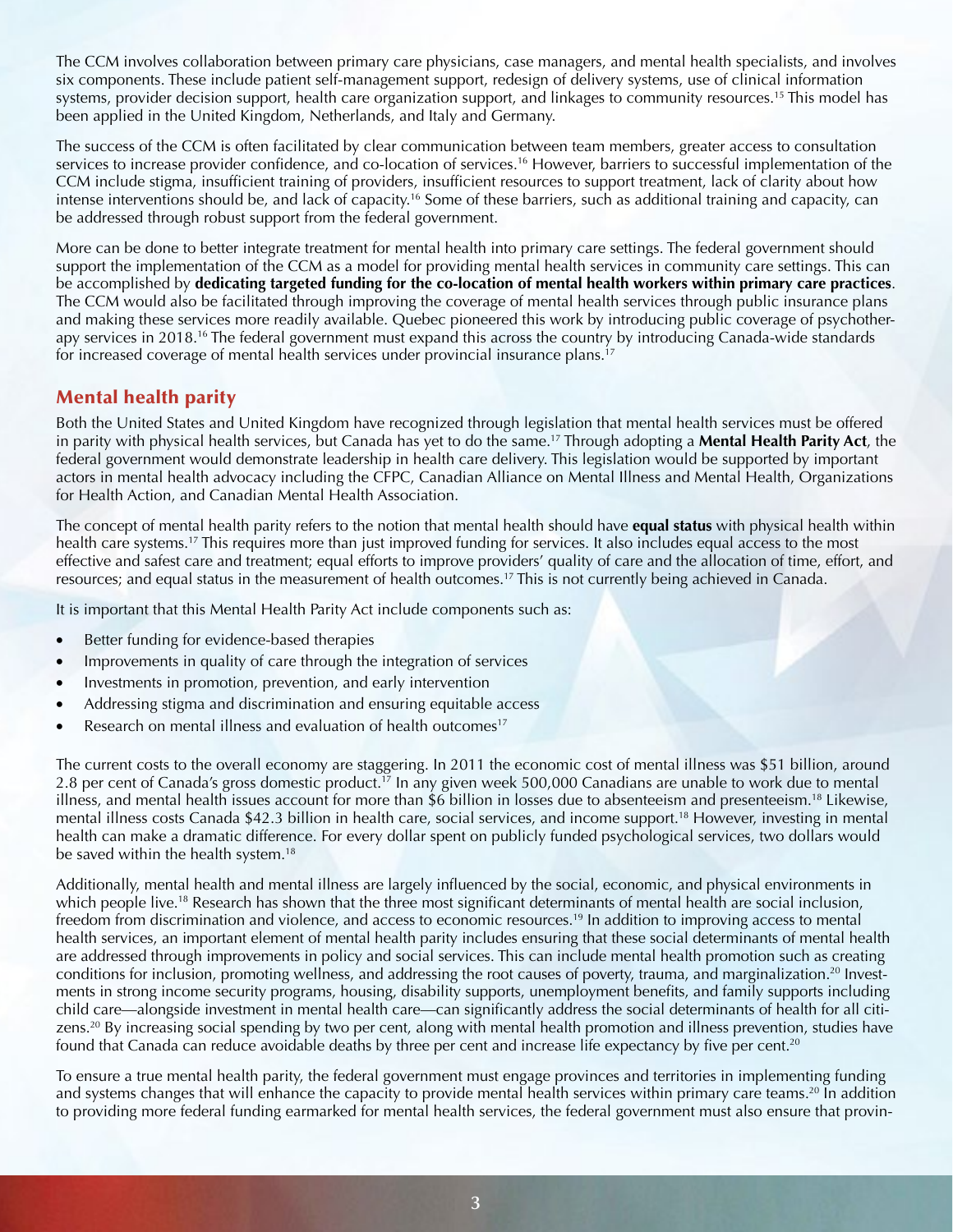cial and territorial health insurance plans cover mental health [services.20](https://services.20) This is a critical point for improving the accessibility of mental health services for all.

## Universal Pharmacare: Calls to action

#### Introduce a universal, single-payer national pharmacare program

Of 29 OECD countries, Canada has the third-highest patented drug prices, resulting in inaccessibility for many.20 One in 10 Canadians cannot afford to take medicines as prescribed—compared to other countries this is one of the highest rates of cost-related non-adherence to prescription drugs.<sup>21</sup> Research suggests that lack of universal drug access often contributes to non-adherence in patients, resulting in higher rates of hospital admissions, deaths, and increasing costs to the health care system.<sup>22,22</sup> Research shows that due to high prescription costs, Canadians use their medications inappropriately or not at all. A Quebec-based study of almost 16,000 patients found that nearly one in three prescriptions went unfilled, while recent research from the Mayo Clinic shows that nearly half of patients do not take their medications as prescribed.23,24 Another study highlighted that approximately one million Canadians trade off spending on necessities such as food and heating to pay for essential prescription medi[cines.25](https://cines.25) The final report by the Advisory Council highlighted that under the current system in 2018, Canadians spent \$34 billion on prescription medicines, and if no changes are made that number will increase to \$55 billion by 2027.<sup>26</sup> The lack of adequate and affordable coverage is not only damaging to people's health and well-being but also harms the Canadian economy.<sup>26</sup>

Equity is important and a single-payer national pharmacare program would provide coverage for everyone, resulting in greater access to prescription drugs, leading to better population health and positive social outcomes.<sup>27</sup>

The CFPC urges the federal government to develop a **universal, single-payer national pharmacare program**. Increases in spending on prescription drugs have surpassed spending growth for both hospital and physician services and are now the fastest growing contributor to public health expenditures in Canada.<sup>27</sup> Providing robust social supports that include universal access to health care and pharmacare is essential for Canada to succeed in a global economy. Canada remains the only developed country with a universal health care system that does not provide universal coverage of prescription drugs.<sup>28</sup>

Several studies highlight that while a national single-payer pharmacare program would lead to significant net health care savings, it does require a substantial initial investment by the federal government.<sup>29</sup> Canadian residents and employers would save on out-of-pocket costs and insurance premiums, whereas the federal government spending would need to increase. A study by the Canadian Centre for Policy Alternatives suggests that a single-payer pharmacare program would decrease the amount spent on prescription drugs for Canadians and employers by \$16.6 billion annually, with Canadian families saving an average of \$350 and employers saving an average of \$750 per employee per year.29,30 The final report by the Advisory Council on the Implementation of National Pharmacare predicts that universal pharmacare would cost the government approximately \$15.1 billion per year until the plan is fully implemented. However, several studies show that the long-term health benefits offset the initial [investment.31](https://investment.31) For example, a national pharmacare program could improve labour mobility, as a lack of drug coverage for low income individuals may discourage them from seeking paid work.31

The federal government should support universal single-payer pharmacare, as it would lead to the greatest degree of consistency across the country. As a strong central negotiating power, the federal government will increase bargaining power and reduce the cost of prescription drugs. Various studies suggest savings from \$3 billion to \$6 billion a year.<sup>32</sup> A national pharmacare program would help eliminate financial barriers to filling prescriptions and will significantly improve health outcomes for Canadians, especially those who currently cannot afford prescription drugs.<sup>32</sup>

Universal pharmacare has also been endorsed by more than 80 organizations nationwide, such as the Canadian Federation of Nurses Unions, Canadian Nurses Association, Canadian Doctors for Medicare, and Canadian Society of Hospital Pharma[cists.32](https://cists.32) The CFPC also supports the Consensus Principles for National Pharmacare, which highlights five principles by which national pharmacare should be governed:

- **Universality**: Equal coverage for all residents of Canada on equal terms and conditions
- **Public, single-payer administration:** A single-payer publicly administered and delivered program that is integrated with the medicare systems in which it operates, directly accountable to the public it serves, and leverages single-payer procurement to maximize purchasing power for the entire Canadian population
- **Accessibility:** Medications are accessible to all without financial barriers
- **Comprehensiveness:** Coverage for medications is comprehensive and quality is verified by ensuring that medications are safe and effective, available at the best value for money
- **Portable coverage:** Coverage is consistent for residents who move within Canada<sup>33</sup>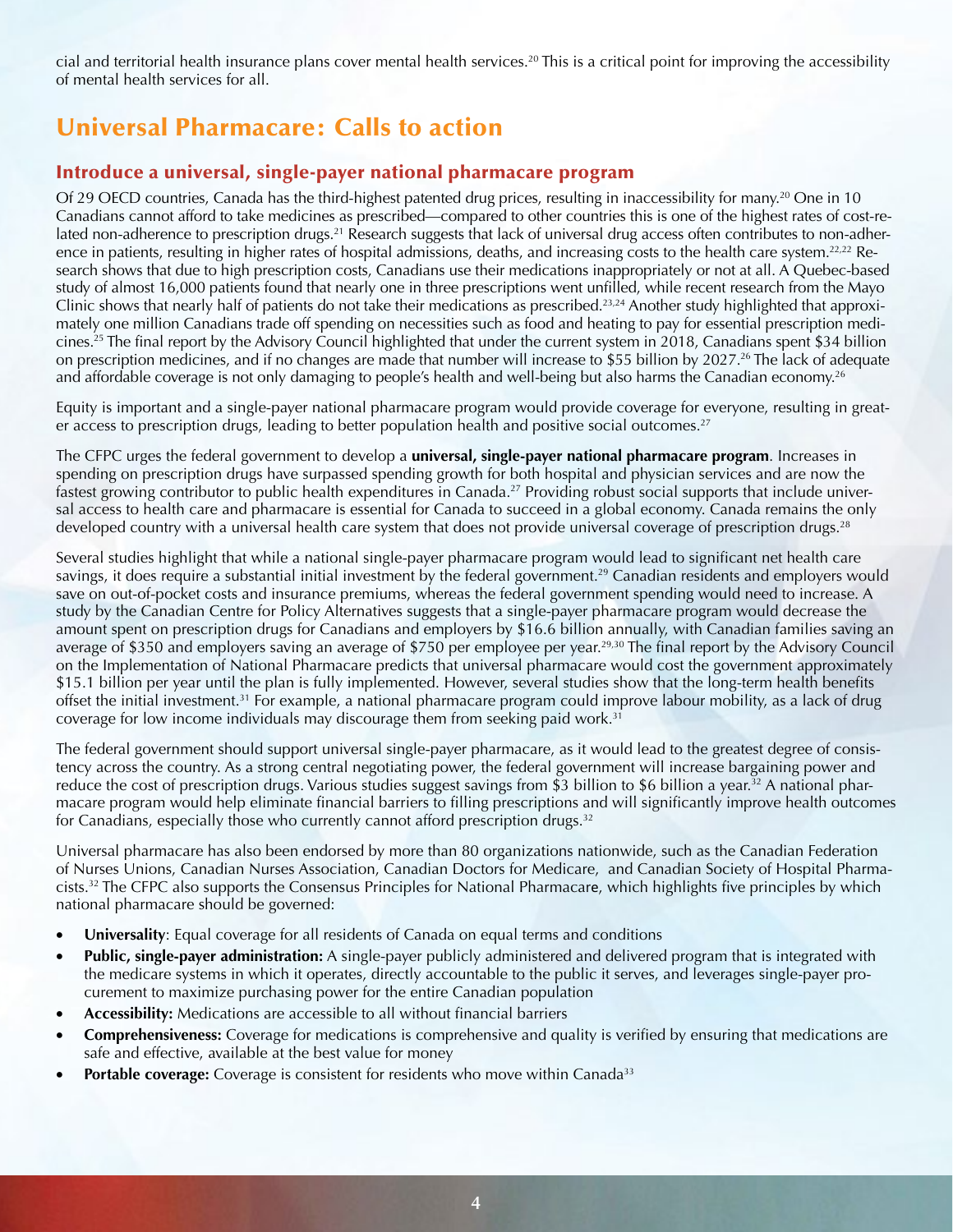#### Coverage for everyone in Canada

The federal government should create a pharmacare program that prioritizes universal access and is based on values of comprehensiveness, universality, and equity. The national pharmacare plan should be paid for in a manner that reduces inequalities.<sup>33</sup> Studies show that while some provinces and territories have programs in place to provide drug coverage to seniors and individuals living in low income households, approximately one in five Canadians have no prescription drug coverage at all.33 For example, prescription medicine is covered on the basis of income in British Columbia, whereas in Ontario age is a deciding factor.<sup>33</sup> A universal, single-payer system would replace Canada's current system of mixed public and private insurance and provide access to a program that is consistent across the country regardless of the patient's age, disease, income, or place of residence.

The pharmacare plan should cover all medically necessary drugs at no cost to Canadians (no copayments or deductibles), making it a progressive plan that truly aims to reduce inequalities and improves well-being. In countries such as Germany and New Zealand, where the system has modest copayments, non-adherence rates are still substantially higher than they should be with a universal pharmacare system, creating additional avoidable costs to the health care system. In a 2014 Commonwealth Fund International Health Policy Survey of Older Adults, 3.7 per cent of respondents in Germany and 4.8 per cent respondents in New Zealand reported cost-related nonadherence, highlighting that even small copayments create a barrier for many individuals and reduce the benefits of a national pharmacare plan.<sup>34</sup>

Furthermore, in both Quebec (1997) and British Columbia (2003) increases in public drug plan deductibles and copayments for beneficiaries of public drug plans were linked to reduced use of prescription drugs, increased hospitalization rates, and increased use of medical care. This shows that copayments are counterproductive to health outcomes as they impede access to essential treatments and increase costs to the health care system in the long run.<sup>35</sup>

The CFPC recommends that the federal government create a national pharmacare program that improves access and affordability for all residents and eliminates spotty, inefficient, and expensive prescription coverage in Canada.<sup>36</sup>

#### Conclusion

Action in the three areas described in this document will contribute meaningful improvements to Canada's health care system and improve access to:

- Entry points to primary care through interprofessional teams, through supporting the PMH vision
- Integrated services within primary care practices meeting a range of needs to achieve mental health parity
- Necessary medication to manage patients' conditions through a publicly-funded, universal pharmacare program, ensuring no one must choose between necessary medications and essentials like food and housing

Canadians want to see action in these areas. **Nine out of 10** survey respondents see the PMH vision as important, with half of those respondents believing it is very important. **Seven out of 10** would be more likely to vote for a party that promotes the PMH as part of its plans for health care.<sup>1</sup>

Improving mental health services also finds considerable support, with **seven in 10** Canadians saying they would be more likely to vote for a party that adopted policies to improve availability of these services.<sup>2</sup> By adopting policies that support integrating treatment for mental health in primary care settings and introducing a Mental Health Parity Act, the federal government would begin addressing the profound cost of mental health and addictions. Finally, **three-quarters** of Canadians support universal pharmacare, with much stronger support in Atlantic Canada.

The CFPC calls on all parties to act on these issues in the 2019 federal election. Federal leadership in health care leads to an effective and equitable health care system that benefits everyone living in Canada.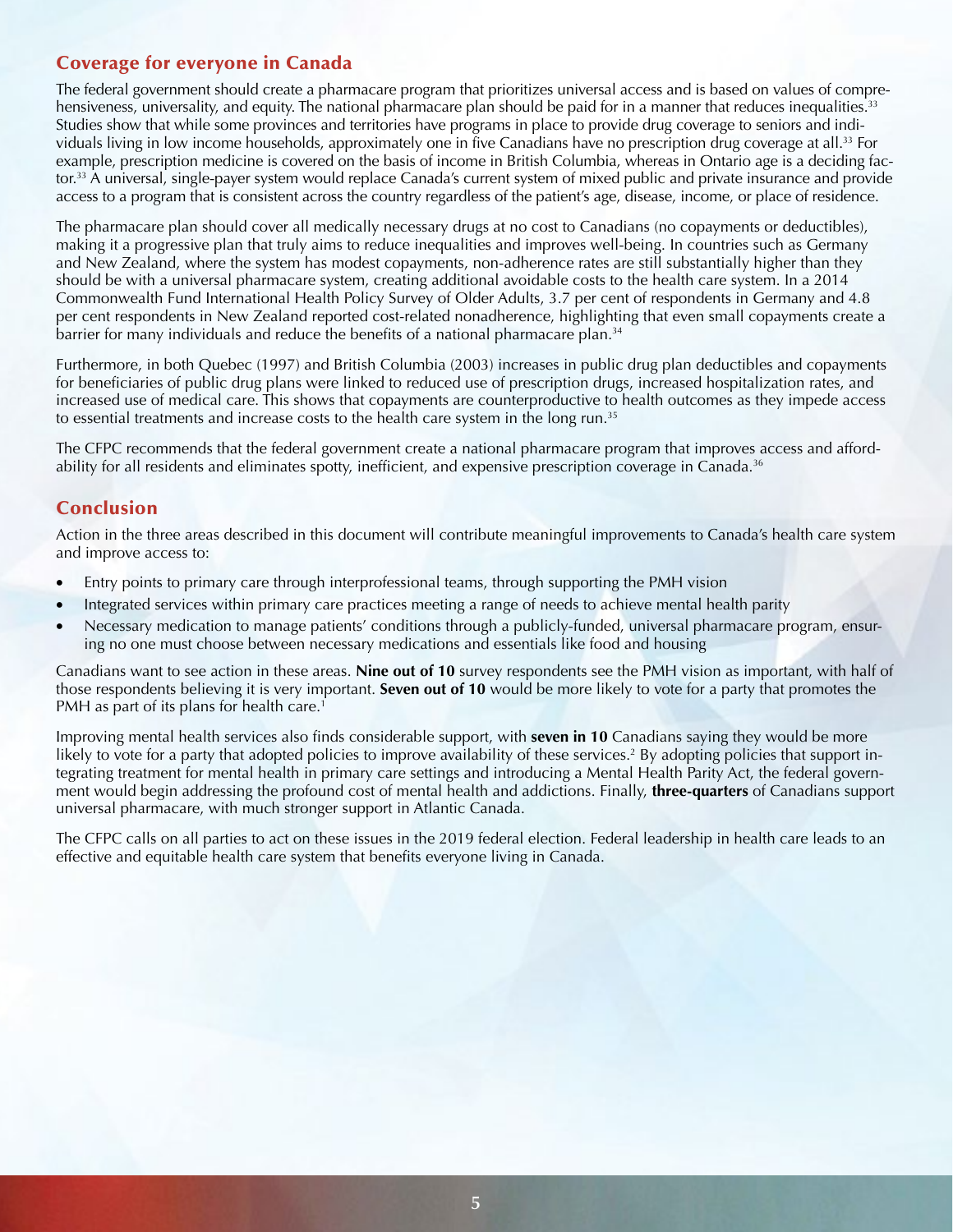#### Notes en bas de page

- 1 College of Family Physicians of Canada. *Ipsos survey shows health care is a top priority in the 2019 federal election* [news release]. Mississauga, ON: College of Family Physicians of Canada; 2019. Available from: [www.cfpc.ca/](http://www.cfpc.ca/ipsos-survey-shows-health-care-is-a-top-priority-in-the-2019-federal-election/) [ipsos-survey-shows-health-care-is-a-top](http://www.cfpc.ca/ipsos-survey-shows-health-care-is-a-top-priority-in-the-2019-federal-election/)[priority-in-the-2019-federal-election/](http://www.cfpc.ca/ipsos-survey-shows-health-care-is-a-top-priority-in-the-2019-federal-election/). Accessed 2019 Aug 12.
- 2 Canadian Mental Health Association. *Mental Health in the Balance: Ending the Health Care Disparity in Canada* [news release]. Toronto, ON: Canadian Mental Health Association; 2018. Available from: [https://cmha.ca/](https://cmha.ca/ending-health-care-disparity-canada)  [ending-health-care-disparity-canada](https://cmha.ca/ending-health-care-disparity-canada). Accessed 2019 Aug 12.
- 3 Morgan SG, Martin D, Gagnon MA, Mintzes B, Daw JR, Lexchin J. *Pharmacare 2020: The future of drug coverage in Canada*. Vancouver, BC: Pharmaceutical Policy Research Collaboration, University of British Columbia. Available from: [https://static1.squarespace.com/](https://static1.squarespace.com/static/5d4364837cb2650001cd7e1b/t/5d4dc0e3ae5c1700019ae116/1565376740550/2015-Pharmacare2020_MorganEtAl_Report.pdf) [static/5d4364837cb2650001cd7e-](https://static1.squarespace.com/static/5d4364837cb2650001cd7e1b/t/5d4dc0e3ae5c1700019ae116/1565376740550/2015-Pharmacare2020_MorganEtAl_Report.pdf)[1b/t/5d4dc0e3ae5c1700019ae116/15](https://static1.squarespace.com/static/5d4364837cb2650001cd7e1b/t/5d4dc0e3ae5c1700019ae116/1565376740550/2015-Pharmacare2020_MorganEtAl_Report.pdf)  [65376740550/2015-Pharmacare2020\\_](https://static1.squarespace.com/static/5d4364837cb2650001cd7e1b/t/5d4dc0e3ae5c1700019ae116/1565376740550/2015-Pharmacare2020_MorganEtAl_Report.pdf) [MorganEtAl\\_Report.pdf](https://static1.squarespace.com/static/5d4364837cb2650001cd7e1b/t/5d4dc0e3ae5c1700019ae116/1565376740550/2015-Pharmacare2020_MorganEtAl_Report.pdf)
- $\overline{4}$ Tranmer JE, Rotter T, Alsius A, Ritonja J, Paré G. *Impact of Patient's Medical Home (PMH) models on cost-related outcomes*. Kingston, ON: Queen's School of Nursing and Health Services and Policy Research Institute. Forthcoming.
- 5 Toward Optimized Practice. *Benefits of a Patient's Medical Home: A Literature Summary of 115 Articles/2017 Update*. Available from: [www.topalbertadoctors.](http://www.topalbertadoctors.org/file/pmhevidencekeymessages-2017.pdf) [org/file/pmhevidencekeymessages-2017.](http://www.topalbertadoctors.org/file/pmhevidencekeymessages-2017.pdf) [pdf.](http://www.topalbertadoctors.org/file/pmhevidencekeymessages-2017.pdf) Accessed June 4, 2019
- 6 Government of Alberta. Primary health care website. [www.alberta.ca/prima](http://www.alberta.ca/primary-health-care.aspx)[ry-health-care.aspx.](http://www.alberta.ca/primary-health-care.aspx) Accessed 2019 Aug 12.
- 7 Association of Family Health Teams of Ontario. The Value of Team-Based Care website. [www.afhto.ca/why-team-based](http://www.afhto.ca/why-team-based-care/value-team-based-care)[care/value-team-based-care.](http://www.afhto.ca/why-team-based-care/value-team-based-care) Accessed 2019 Aug 12.
- 8 Ministry of Health, Ministry of Long-Term Care. *Hallway Health Care: A System Under Strain—1st Interim Report from the Premier's Council on Improving Healthcare and Ending Hallway Medicine*. Toronto, ON: Government of Ontario; 2019. Available from: [www.](http://www.health.gov.on.ca/en/public/publications/premiers_council/docs/premiers_council_report.pdf)  [health.gov.on.ca/en/public/publications/](http://www.health.gov.on.ca/en/public/publications/premiers_council/docs/premiers_council_report.pdf) [premiers\\_council/docs/premiers\\_coun](http://www.health.gov.on.ca/en/public/publications/premiers_council/docs/premiers_council_report.pdf)[cil\\_report.pdf](http://www.health.gov.on.ca/en/public/publications/premiers_council/docs/premiers_council_report.pdf). Accessed 2019 Aug 12.
- 9 College of Family Physicians of Canada. *The Patient's Medical Home Provincial Report Card*. Mississauga, ON: College of Family Physicians of Canada; 2019. Available from: [https://patientsmedical](https://patientsmedicalhome.ca/files/uploads/PMH_ReportCard_2018-1.pdf)[home.ca/files/uploads/PMH\\_Report-](https://patientsmedicalhome.ca/files/uploads/PMH_ReportCard_2018-1.pdf)[Card\\_2018-1.pdf](https://patientsmedicalhome.ca/files/uploads/PMH_ReportCard_2018-1.pdf). Accessed 2019 Aug 8.
- 10 Health Canada. Primary health care transition fund website. 2007. [www.canada.](http://www.canada.ca/en/health-canada/services/primary-health-care/primary-health-care-transition-fund.html) [ca/en/health-canada/services/prima](http://www.canada.ca/en/health-canada/services/primary-health-care/primary-health-care-transition-fund.html)[ry-health-care/primary-health-care-tran](http://www.canada.ca/en/health-canada/services/primary-health-care/primary-health-care-transition-fund.html)[sition-fund.html.](http://www.canada.ca/en/health-canada/services/primary-health-care/primary-health-care-transition-fund.html) Accessed 2019 Aug 12.
- 11 Patel V, Belkin GS, Chockalingam A, Cooper J, Saxena S, Unützer J. Grand challenges: Integrating mental health services into priority health care platforms. *PLoS Medicine*. 2013;10(5):e1001448.
- 12 Goodrich DE, Kilbourne AM, Nord KM, Bauer MS. Mental health collaborative care and its role in primary care settings. *Curr Psychiatry Rep*. 2013;15(8):383.
- 13 Kates N. Mental Health and Primary Care: Contributing to Mental Health System Transformation in Canada. *Canadian Journal of Community Mental Health*. 2017;36(4):33-67
- 14 World Health Organization, World Organization of Family Doctors. *Integrating mental health into primary care: A global perspective*. Geneva, CH: WHO Press; 2008. Available from: [www.who.int/](http://www.who.int/mental_health/resources/mentalhealth_PHC_2008.pdf)  [mental\\_health/resources/mentalhealth\\_](http://www.who.int/mental_health/resources/mentalhealth_PHC_2008.pdf) [PHC\\_2008.pdf](http://www.who.int/mental_health/resources/mentalhealth_PHC_2008.pdf). Accessed 2019 Aug 12.
- 15 Evidence Exchange Network for Mental Health and Addictions, Centre for Addiction and Mental Health Provincial System Support Program. *Rapid Review: Models of Collaboration Between Primary Care and Mental Health and Substance Use Services*. EENet; 2016. Available from: [https://eenet.ca/sites/de](https://eenet.ca/sites/default/files/pdfs/Rapid-Review_PC_MHA.pdf)[fault/files/pdfs/Rapid-Review\\_PC\\_MHA.](https://eenet.ca/sites/default/files/pdfs/Rapid-Review_PC_MHA.pdf)  [pdf.](https://eenet.ca/sites/default/files/pdfs/Rapid-Review_PC_MHA.pdf) Accessed 2019 Aug 12.
- 16 HEAL. *The Canadian Way 2.0: Accelerating Innovation and Improving Health System Performance with Focus on Seniors' Care and Mental Health*. Ottawa, ON: HEAL; 2018. Available from: [https://healthaction.ca/heal-reports-blog/](https://healthaction.ca/heal-reports-blog/the-canadian-way-20-accelerating-innovation-and-improving-health-system-performance-with-focus-on-seniors-care-and-mental-health)  [the-canadian-way-20-accelerating-in](https://healthaction.ca/heal-reports-blog/the-canadian-way-20-accelerating-innovation-and-improving-health-system-performance-with-focus-on-seniors-care-and-mental-health)[novation-and-improving-health-sys](https://healthaction.ca/heal-reports-blog/the-canadian-way-20-accelerating-innovation-and-improving-health-system-performance-with-focus-on-seniors-care-and-mental-health)[tem-performance-with-focus-on-se](https://healthaction.ca/heal-reports-blog/the-canadian-way-20-accelerating-innovation-and-improving-health-system-performance-with-focus-on-seniors-care-and-mental-health)[niors-care-and-mental-health.](https://healthaction.ca/heal-reports-blog/the-canadian-way-20-accelerating-innovation-and-improving-health-system-performance-with-focus-on-seniors-care-and-mental-health) Accessed 2019 Aug 12.
- 17 Canadian Alliance on Mental Illness and Mental Health. Why Investing Money in Mental Health Matters website. [www.](http://www.camimh.ca/why-investing-money-in-mental-health-matters/) [camimh.ca/why-investing-money-in-men](http://www.camimh.ca/why-investing-money-in-mental-health-matters/)[tal-health-matters/.](http://www.camimh.ca/why-investing-money-in-mental-health-matters/) Accessed 2019 Aug 12.
- 18 World Health Organization, Calouste Gulbenkian Foundation. *Social determinants of mental health*. Geneva, CH: World Health Organization; 2014. Available from: [www.who.int/mental\\_health/](http://www.who.int/mental_health/publications/gulbenkian_paper_social_determinants_of_mental_health/en/) [publications/gulbenkian\\_paper\\_so](http://www.who.int/mental_health/publications/gulbenkian_paper_social_determinants_of_mental_health/en/)[cial\\_determinants\\_of\\_mental\\_health/en/.](http://www.who.int/mental_health/publications/gulbenkian_paper_social_determinants_of_mental_health/en/) Accessed 2019 Aug 12.
- 19 Centre for Addiction and Mental Health, Canadian Mental Health Association Ontario, Centre for Health Promotion, Health Nexus, Ontario Public Health Association. *Mental Health Promotion in Ontario: A Call to Action*. Toronto, ON: Canadian Mental Health Association Ontario; 2008. Available from: [https://ontar](https://ontario.cmha.ca/wp-content/uploads/2008/11/mental_health_promotion_in_ontario_2008.pdf)[io.cmha.ca/wp-content/uploads/2008/11/](https://ontario.cmha.ca/wp-content/uploads/2008/11/mental_health_promotion_in_ontario_2008.pdf)  [mental\\_health\\_promotion\\_in\\_ontar](https://ontario.cmha.ca/wp-content/uploads/2008/11/mental_health_promotion_in_ontario_2008.pdf)[io\\_2008.pdf](https://ontario.cmha.ca/wp-content/uploads/2008/11/mental_health_promotion_in_ontario_2008.pdf). Accessed 2019 Aug 12.
- 20 Macdonald-Laurier Institute. Can we afford national pharmacare and do people want it? Jeffrey Simpson for Inside Policy. Macdonald-Laurier Institute. 2019 Mar 14. Available from: [www.macdonald](http://www.macdonaldlaurier.ca/can-afford-national-pharmacare-people-want-jeffrey-simpson-inside-policy/)[laurier.ca/can-afford-national-phar](http://www.macdonaldlaurier.ca/can-afford-national-pharmacare-people-want-jeffrey-simpson-inside-policy/)[macare-people-want-jeffrey-simpson-in](http://www.macdonaldlaurier.ca/can-afford-national-pharmacare-people-want-jeffrey-simpson-inside-policy/)[side-policy/.](http://www.macdonaldlaurier.ca/can-afford-national-pharmacare-people-want-jeffrey-simpson-inside-policy/) Accessed 2019 Aug 12.
- 21 Lopert R, Docteur E, Morgan S. *Body Count: The human cost of financial barriers to prescription medicines*. Ottawa, ON: Canadian Federation of Nurses; 2018. Available from: [https://](https://nursesunions.ca/wp-content/uploads/2018/05/2018.04-Body-Count-Final-web.pdf)  [nursesunions.ca/wp-content/up](https://nursesunions.ca/wp-content/uploads/2018/05/2018.04-Body-Count-Final-web.pdf)[loads/2018/05/2018.04-Body-Count-Fi](https://nursesunions.ca/wp-content/uploads/2018/05/2018.04-Body-Count-Final-web.pdf)[nal-web.pdf.](https://nursesunions.ca/wp-content/uploads/2018/05/2018.04-Body-Count-Final-web.pdf) Accessed 2019 Aug 12.
- 22 UNIFOR. Universal Pharmacare website. 2017. [www.unifor.org/en/take-action/](http://www.unifor.org/en/take-action/campaigns/universal-pharmacare) [campaigns/universal-pharmacare.](http://www.unifor.org/en/take-action/campaigns/universal-pharmacare) Accessed 2019 Aug 12.
- 23 Tamblyn R, Eguale T, Huang A, Winslade N, Doran P. The Incidence and determinants of primary nonadherence with prescribed medication in primary care: A cohort study. *Ann Intern Med*. 2014;160(7):441-450.
- 24 Brown MT, Russell JK. Medication adherence: WHO cares? *Mayo Clin Proc*. 2011;86(4):304-314.